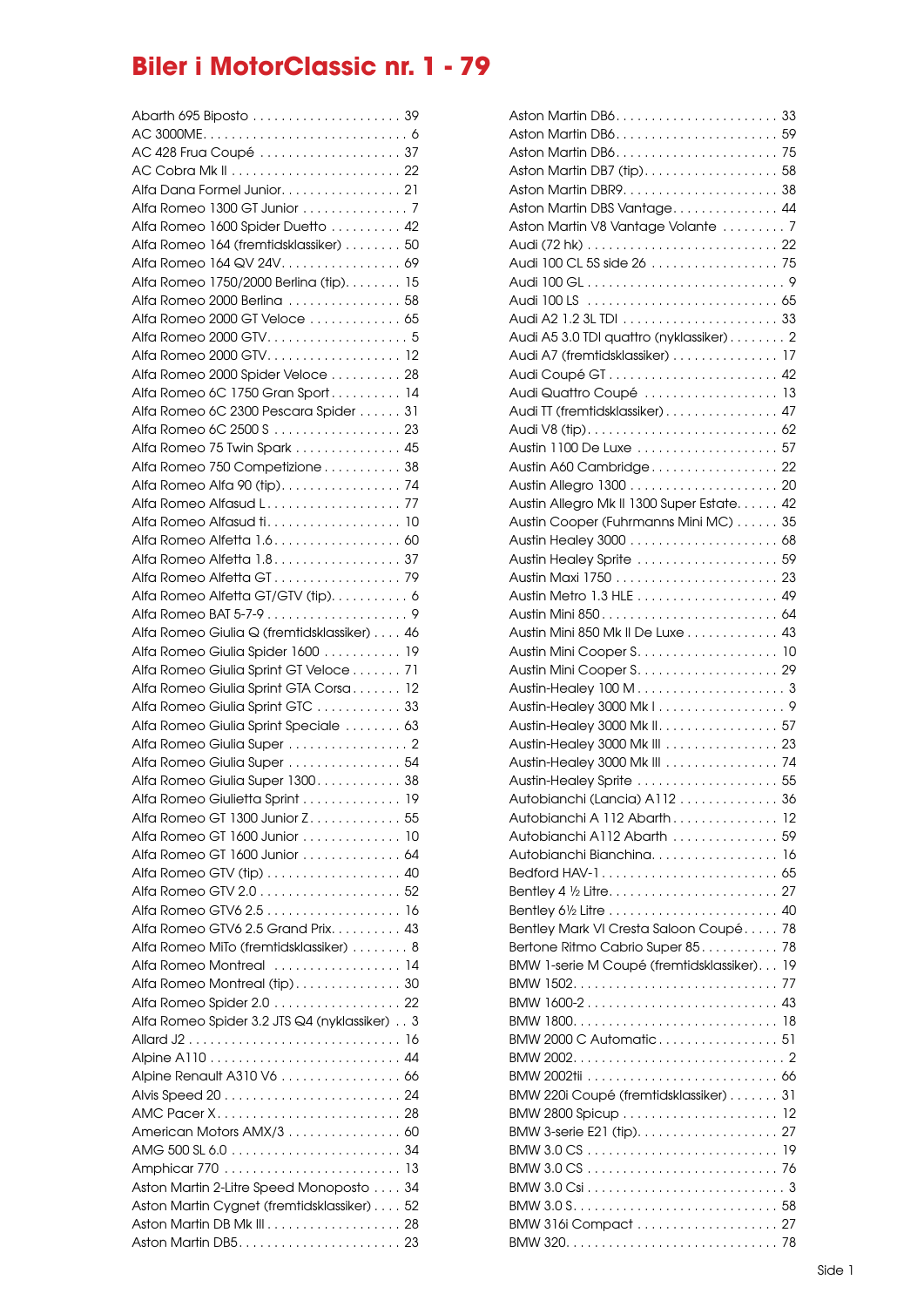| BMW 320 Baur Cabriolet. 49                                                 |  |
|----------------------------------------------------------------------------|--|
|                                                                            |  |
| BMW 320i (E30)  45                                                         |  |
|                                                                            |  |
|                                                                            |  |
|                                                                            |  |
| BMW 328 Kamm-Coupé 17                                                      |  |
| BMW 503 Coupé 67                                                           |  |
|                                                                            |  |
|                                                                            |  |
| BMW 628-635 CS/CSi (tip). 5                                                |  |
| BMW 700 Coupé 10                                                           |  |
|                                                                            |  |
|                                                                            |  |
|                                                                            |  |
|                                                                            |  |
|                                                                            |  |
| BMW M1 24                                                                  |  |
| BMW M3 40                                                                  |  |
| BMW M3 (fremtidsklassiker)  4                                              |  |
|                                                                            |  |
| BMW M3 Cabriolet (E36)  68                                                 |  |
| BMW M3 Coupé (E46)  68                                                     |  |
|                                                                            |  |
|                                                                            |  |
|                                                                            |  |
| BMW M5 (fremtidsklassiker)  49                                             |  |
| BMW Z4 (fremtidsklassiker) 9                                               |  |
| Borgward Isabella TS Coupé 21                                              |  |
|                                                                            |  |
|                                                                            |  |
|                                                                            |  |
| Bugatti Type 51A 45                                                        |  |
| Bugatti Type 57 Atlantic Koux 72                                           |  |
| Bugatti Type 57 SC Atalante 79                                             |  |
| Buick "Sølvfisken" 26                                                      |  |
|                                                                            |  |
| Buick Special Riviera Dynaflow 60                                          |  |
|                                                                            |  |
|                                                                            |  |
|                                                                            |  |
|                                                                            |  |
|                                                                            |  |
| Cadillac Eldorado  20                                                      |  |
| Cadillac Eldorado Biarritz 6                                               |  |
| Cadillac Series 62 Coupe De Ville 57                                       |  |
| Cadillac Series 75 Fleetwood Imperial 78                                   |  |
| Checker Marathon 35                                                        |  |
| Chevrolet 210 Sport Sedan  49                                              |  |
| Chevrolet 210 Sport Sedan  55                                              |  |
| Chevrolet AB National  46                                                  |  |
|                                                                            |  |
|                                                                            |  |
|                                                                            |  |
| Chevrolet Bel Air Hardtop Coupé 39                                         |  |
| Chevrolet Bel Air Nomad 76                                                 |  |
| Chevrolet Camaro 327 Convertible 21                                        |  |
|                                                                            |  |
|                                                                            |  |
|                                                                            |  |
| Chevrolet Camaro Sport Coupé  47                                           |  |
| Chevrolet Camaro SS 350 29                                                 |  |
| Chevrolet Camaro SS 396 1                                                  |  |
|                                                                            |  |
| Chevrolet Corvair Monza GT1                                                |  |
| Chevrolet Corvette 427 Tri-Power 400 HP. 53                                |  |
| Chevrolet Corvette C4 (tip). 72                                            |  |
| Chevrolet Corvette Speciale Rondine 69<br>Chevrolet Corvette Sting Ray  26 |  |

| Chevrolet Monte Carlo  75                 |    |
|-------------------------------------------|----|
| Chrysler Simca 1308 GT 23                 |    |
| Chrysler New Yorker  8                    |    |
| Chrysler Windsor Eight Passenger Sedan 73 |    |
| Chrysler's TC by Maserati 51              |    |
| Citroën 11 Sport 450 kg Varebil 21        |    |
|                                           |    |
| Citroën 2CV 52                            |    |
|                                           |    |
| Citroën 2CV 6 Club 78                     |    |
|                                           |    |
|                                           |    |
|                                           |    |
| Citroën BX Sport  26                      |    |
| Citroën C6 (fremtidsklassiker). 53        |    |
|                                           |    |
| Citroën CX 50                             |    |
|                                           |    |
| Citroën CX 2400 Pallas C-Matic  61        |    |
| Citroën CX 25 GTi Turbo 31                |    |
| Citroën CX 25 GTi Turbo 56                |    |
|                                           |    |
| Citroën CX Prestige 12                    |    |
| Citroën DS (tip)  28                      |    |
|                                           |    |
| Citroën DS23 Pallas Injection 7           |    |
| Citroën DS3 (fremtidsklassiker) 15        |    |
| Citroën DS5 (fremtidsklassiker) 22        |    |
|                                           |    |
|                                           |    |
|                                           |    |
| Citroën GS 1220 Club 10                   |    |
|                                           |    |
|                                           |    |
| Citroën Méhari 55                         |    |
|                                           |    |
|                                           |    |
|                                           |    |
|                                           |    |
| Citroën Traction Avant  33                |    |
| Citroën XM (tip) 36                       |    |
| Cizeta Moroder V16T 78                    |    |
|                                           |    |
|                                           |    |
| Crosley Super Sport 43                    |    |
|                                           |    |
|                                           | 76 |
|                                           |    |
| Daimler DS 420 Limousine 48               |    |
| Datsun 100 A st.car 54                    |    |
|                                           |    |
| Datsun 120A F-II 77                       |    |
| Datsun 1300 15                            |    |
|                                           |    |
| Datsun 180B SSS 49                        |    |
|                                           |    |
|                                           |    |
|                                           |    |
| De Tomaso Longchamp 56                    |    |
| Delahaye 135 Chapron  20                  |    |
| DeLorean DMC-12  2                        |    |
| DeLorean DMC-12  52                       |    |
| Denzel 1300 Serien-Super51                |    |
|                                           |    |
|                                           |    |
|                                           |    |
|                                           |    |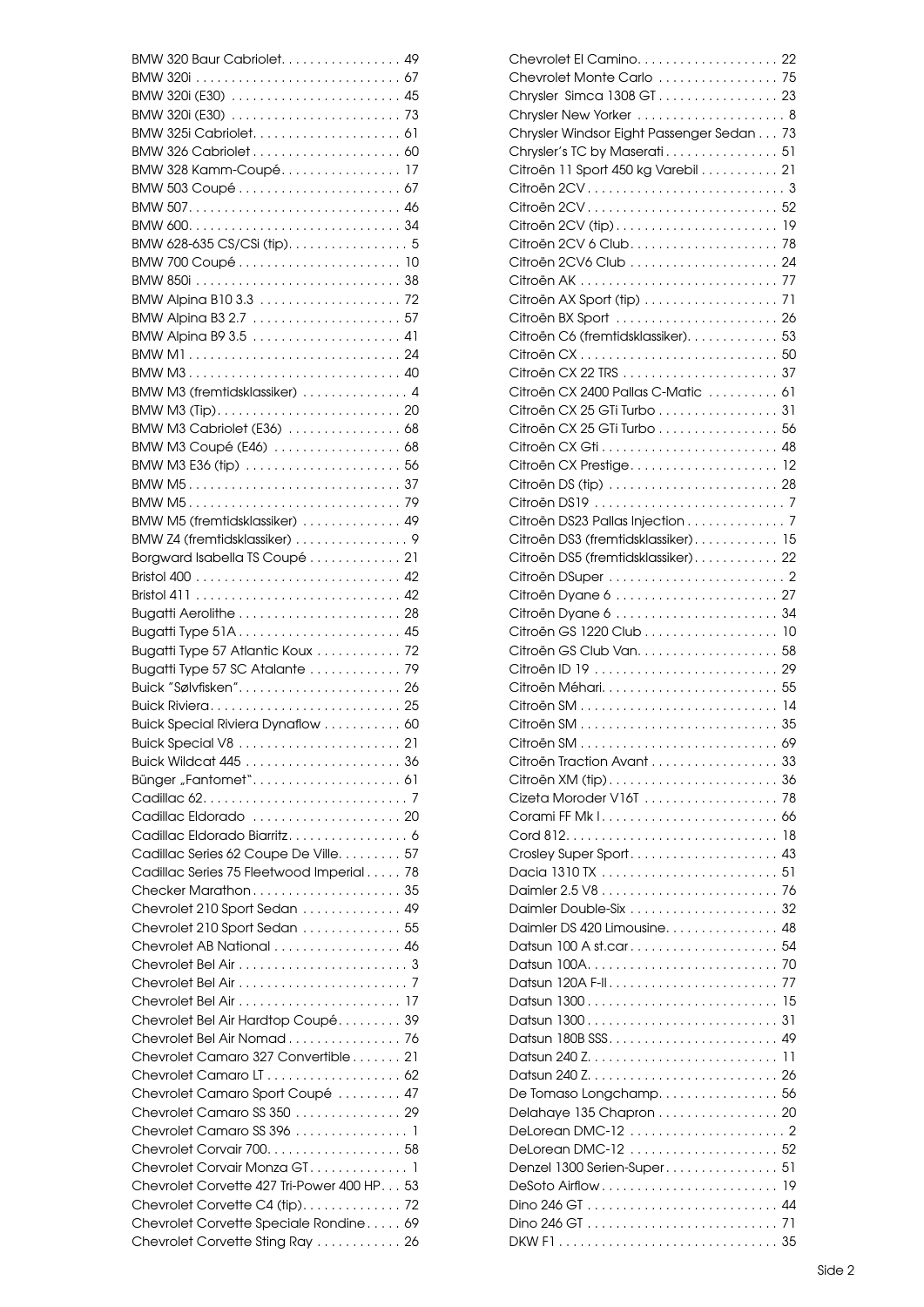| DKW Junior31                                  |  |
|-----------------------------------------------|--|
| Dodge 440 Hardtop 383 HP. 48                  |  |
| Dodge Wayfarer Business Coupé 31              |  |
|                                               |  |
| Dymaxion 25                                   |  |
| Edsel Pacer Convertible 34                    |  |
|                                               |  |
|                                               |  |
| EMW 327/3 Coupé  18                           |  |
|                                               |  |
|                                               |  |
|                                               |  |
| Ferrari 250 GT Nembo Spyder  5                |  |
| Ferrari 308 GTB 40                            |  |
|                                               |  |
|                                               |  |
| Ferrari 599 GTB Fiorano (nyklassiker) 1       |  |
|                                               |  |
|                                               |  |
|                                               |  |
|                                               |  |
| Ferrari Mondial Quattrovalvole  18            |  |
|                                               |  |
| Ferrari Mondial Quattrovalvole 68             |  |
|                                               |  |
|                                               |  |
| Fiat 1200 Cabriolet  10                       |  |
| Fiat 1200 Cabriolet  45                       |  |
| Fiat 1200 TV Trasformabile  56                |  |
|                                               |  |
| Fiat 124 Spider Lusso (fremtidsklassiker)  48 |  |
| Fiat 124 Sport Coupé  37                      |  |
| Fiat 124 Sport Coupé  67                      |  |
| Fiat 124 Sport Coupé  17                      |  |
| Fiat 124 Sport Coupé (tip)  8                 |  |
|                                               |  |
|                                               |  |
|                                               |  |
|                                               |  |
|                                               |  |
|                                               |  |
| Fiat 127 Fiorino 76                           |  |
|                                               |  |
|                                               |  |
| Fiat 128 Sport Coupé 1300 SL. 20              |  |
| Fiat 130 3200 Coupé 51                        |  |
| Fiat 130 Coupé  35                            |  |
| Fiat 131 Mirafiori Sport 67                   |  |
|                                               |  |
| Fiat 1500 Cabriolet  73                       |  |
|                                               |  |
|                                               |  |
| Fiat 1500 Vignale 25                          |  |
|                                               |  |
|                                               |  |
| Fiat 500 (fremtidsklassiker)  5               |  |
|                                               |  |
|                                               |  |
| Fiat 500 Vignale Gamine 41                    |  |
|                                               |  |
| Fiat 500N Trasformabile 57                    |  |
|                                               |  |
|                                               |  |
|                                               |  |
|                                               |  |
|                                               |  |
| Fiat Abarth 2400 Coupé 2+2 Allemano 72        |  |
|                                               |  |
|                                               |  |
| Fiat Coupé 20V Turbo 30                       |  |

| Fiat Dino 2400 Coupé 4                  |  |
|-----------------------------------------|--|
|                                         |  |
| Fiat Ritmo Abarth 130 TC  17            |  |
|                                         |  |
|                                         |  |
|                                         |  |
|                                         |  |
|                                         |  |
| Ford 20M XL 2300 S Deutsch Cabriolet 45 |  |
|                                         |  |
|                                         |  |
| Ford Anglia De Luxe 46                  |  |
|                                         |  |
|                                         |  |
|                                         |  |
| Ford Capri 2.8 Injection  58            |  |
| Ford Capri 2300 GT XLR 11               |  |
|                                         |  |
|                                         |  |
|                                         |  |
| Ford Consul Cortina De Luxe 27          |  |
| Ford Cortina 1300 Mk II. 65             |  |
| Ford Cortina 1600 E 72                  |  |
| Ford Cortina 1600 L 66                  |  |
| Ford Cortina Crusader 1.6 13            |  |
| Ford Cortina Lotus (replika) 33         |  |
| Ford Escort 1.3 DL 14                   |  |
|                                         |  |
|                                         |  |
|                                         |  |
|                                         |  |
|                                         |  |
| Ford F-100 Custom Cab 59                |  |
|                                         |  |
| Ford Fairlane 500 Skyliner 74           |  |
|                                         |  |
|                                         |  |
|                                         |  |
| Ford Focus RS (fremtidsklassiker) 12    |  |
|                                         |  |
|                                         |  |
| Ford Granada 2.3 Van 48                 |  |
| Ford Granada 2600 XL Coupé  26          |  |
|                                         |  |
|                                         |  |
| Ford Model 40 Special Speedster 55      |  |
|                                         |  |
|                                         |  |
| Ford Mustang 289 Convertible 45         |  |
|                                         |  |
| Ford Mustang 390 GT Fastback 66         |  |
| Ford Mustang 390 GTA Convertible  21    |  |
| Ford Mustang Mach 1  70                 |  |
| Ford Mustang Mach 1  12                 |  |
| Ford Mustang Mach 1 Cobra Jet 428. 1    |  |
|                                         |  |
|                                         |  |
|                                         |  |
|                                         |  |
| Ford Sierra RS500 Cosworth  57          |  |
|                                         |  |
|                                         |  |
|                                         |  |
| Ford Taunus 17M Super 63                |  |
|                                         |  |
| Ford Taunus 2000 GXL Coupé  69          |  |
|                                         |  |
| Ford Thunderbird 52                     |  |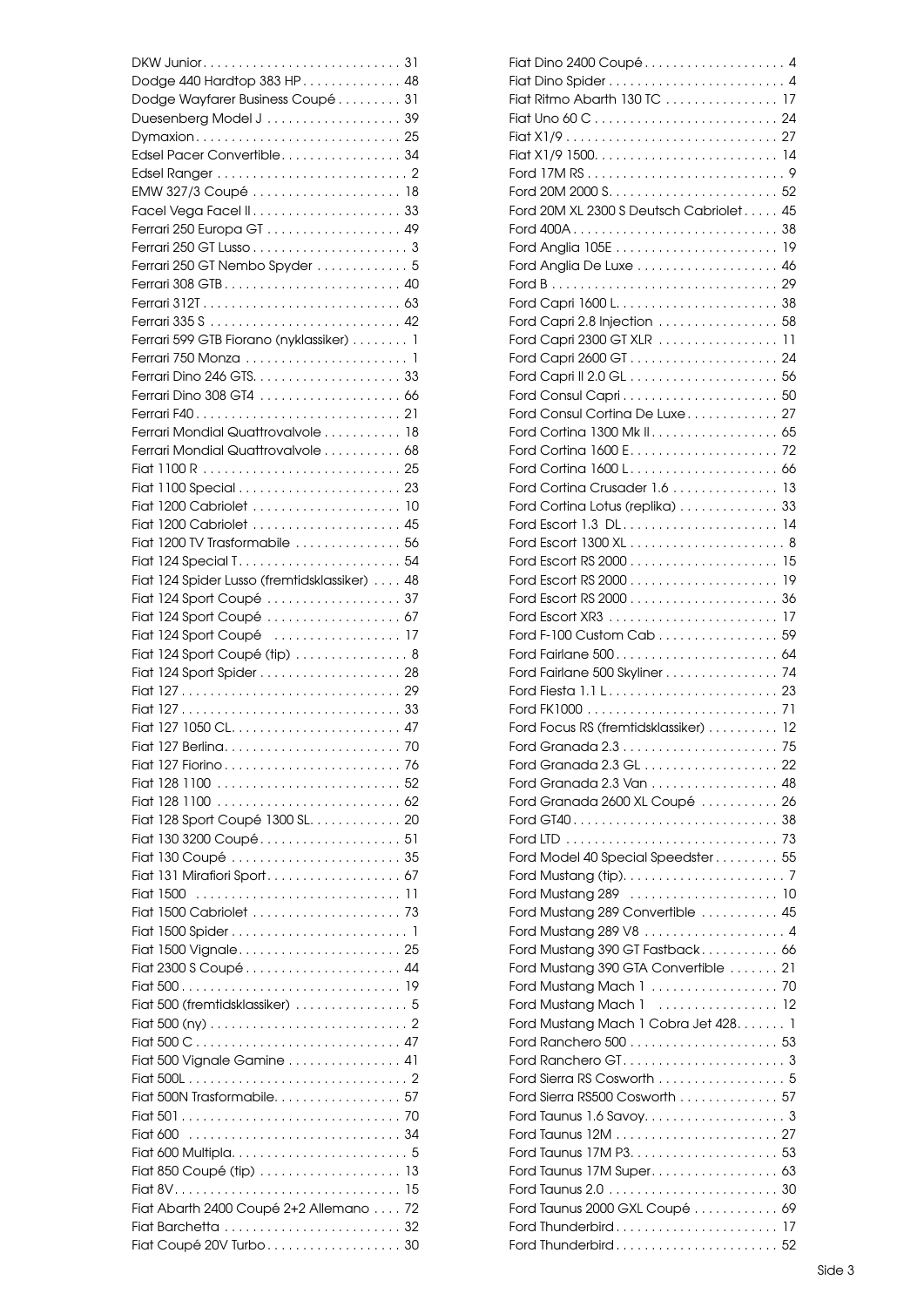| Ford Zodiac Mk IV Executive 71             |  |
|--------------------------------------------|--|
| Frazer-Nash Targa Florio 10                |  |
|                                            |  |
|                                            |  |
| Gordon-Keeble GK1 25                       |  |
|                                            |  |
| Henry J Corsair De Luxe 23                 |  |
|                                            |  |
| Hindustan Ambassador Mkl 71                |  |
|                                            |  |
|                                            |  |
|                                            |  |
| Honda Integra Type R (tip)  70             |  |
|                                            |  |
|                                            |  |
| Honda Prelude Hondamatic 59                |  |
| Honda S 2000 (fremtidsklassiker) 51        |  |
|                                            |  |
| Hotchkiss Grégoire  49                     |  |
|                                            |  |
| Humber Super Snipe Series III. 53          |  |
|                                            |  |
| IKA-Renault Torino 380W. 42                |  |
|                                            |  |
| Innocenti Mini de Tomaso  44               |  |
| Iso Grifo Lusso GL 300 Coupé  75           |  |
| Iso Rivolta Fidia  33                      |  |
| Iso Rivolta Fidia  41                      |  |
|                                            |  |
|                                            |  |
|                                            |  |
|                                            |  |
| Jaguar E-type 3.8 FHC Serie I (6162 RW) 70 |  |
| Jaguar E-Type 4.2 FHC 51                   |  |
| Jaguar E-Type 4.2 Fixed Head Coupé 8       |  |
| Jaguar E-Type Low Drag 4                   |  |
| Jaguar E-Type Serie III V12 Roadster 45    |  |
| Jaguar F-Type (fremtidsklassiker). 28      |  |
| Jaguar Mark 2 3.4 Litre 13                 |  |
| Jaguar Mark 2 3.8 Litre 64                 |  |
|                                            |  |
|                                            |  |
|                                            |  |
|                                            |  |
| Jaguar Mk X/420 G (tip) 11                 |  |
|                                            |  |
| Jaguar XF (fremtidsklassiker) 6            |  |
|                                            |  |
|                                            |  |
|                                            |  |
|                                            |  |
|                                            |  |
|                                            |  |
|                                            |  |
|                                            |  |
|                                            |  |
|                                            |  |
|                                            |  |
|                                            |  |
|                                            |  |
| Jaguar XK8 (fremtidsklassiker) 44          |  |
|                                            |  |
| Jeep Grand Wagoneer 63                     |  |
|                                            |  |
| Jensen Interceptor SV Eight  8             |  |

| Jowett Jupiter Sommer  12                   |  |
|---------------------------------------------|--|
|                                             |  |
| Lada 2105 Classic 1500 46                   |  |
| Lagonda LG6 Rapide Drophead  43             |  |
|                                             |  |
|                                             |  |
| Lamborghini 400 GT 2+2. 10                  |  |
| Lamborghini Espada 400 GT 17                |  |
| Lamborghini Miura P400. 27                  |  |
| Lancia 2000 Iniezione Berlina 79            |  |
| Lancia Aurelia B24 S Convertibile 26        |  |
| Lancia Beta Coupé 2000 i.e. 55              |  |
| Lancia Delta HF Integrale  50               |  |
| Lancia Delta HF Turbo. 15                   |  |
| Lancia Flaminia Berlina 72                  |  |
|                                             |  |
| Lancia Flaminia GT Touring Superleggera 53  |  |
| Lancia Flavia 2000 Coupé  35                |  |
| Lancia Flavia Convertibile 48               |  |
| Lancia Fulvia Berlina 54                    |  |
| Lancia Fulvia Coupé 1.3 S 7                 |  |
| Lancia Fulvia Coupé 1.3 S 57                |  |
| Lancia H.P. Executive 2.0 I.E. 61           |  |
|                                             |  |
|                                             |  |
| Lancia Kappa Coupé (tip)  66                |  |
| Lancia Stratos HF Stradale 18               |  |
|                                             |  |
|                                             |  |
|                                             |  |
| Lincoln Continental Convertible 40          |  |
| Lloyd Alexander TS  39                      |  |
|                                             |  |
|                                             |  |
| Lotus Elan +25 Spyder Engineering 8         |  |
|                                             |  |
|                                             |  |
| Lotus Elan Sprint Coupé 31                  |  |
| Lotus Eleven Le Mans 78                     |  |
|                                             |  |
|                                             |  |
|                                             |  |
|                                             |  |
| Lotus Evora V6 2+2 (fremtidsklassiker) 16   |  |
|                                             |  |
|                                             |  |
|                                             |  |
|                                             |  |
| Maserati 3500 GT Coupé Speciale Moretti. 72 |  |
|                                             |  |
|                                             |  |
|                                             |  |
| Maserati Ghibli (Tipo AM115). 60            |  |
|                                             |  |
| Maserati Mexico 4200 GT. 30                 |  |
| Matra-Simca Bagheera S. 50                  |  |
| Matra-Simca Rancho 38                       |  |
| Maybach DS 8 Zeppelin. 50                   |  |
|                                             |  |
|                                             |  |
| Mazda 1800 49                               |  |
| Mazda 323 1.3 DX Sedan 17                   |  |
| Mazda 323 1.5 DX Sedan 50                   |  |
|                                             |  |
|                                             |  |
|                                             |  |
| Mazda 626 2.0i Combi Coupé GT 4WS  69       |  |
| Mazda 929 Coupé  38                         |  |
| Mazda 929 L Hardtop 56                      |  |
|                                             |  |
| Mazda Cosmo Sport 35                        |  |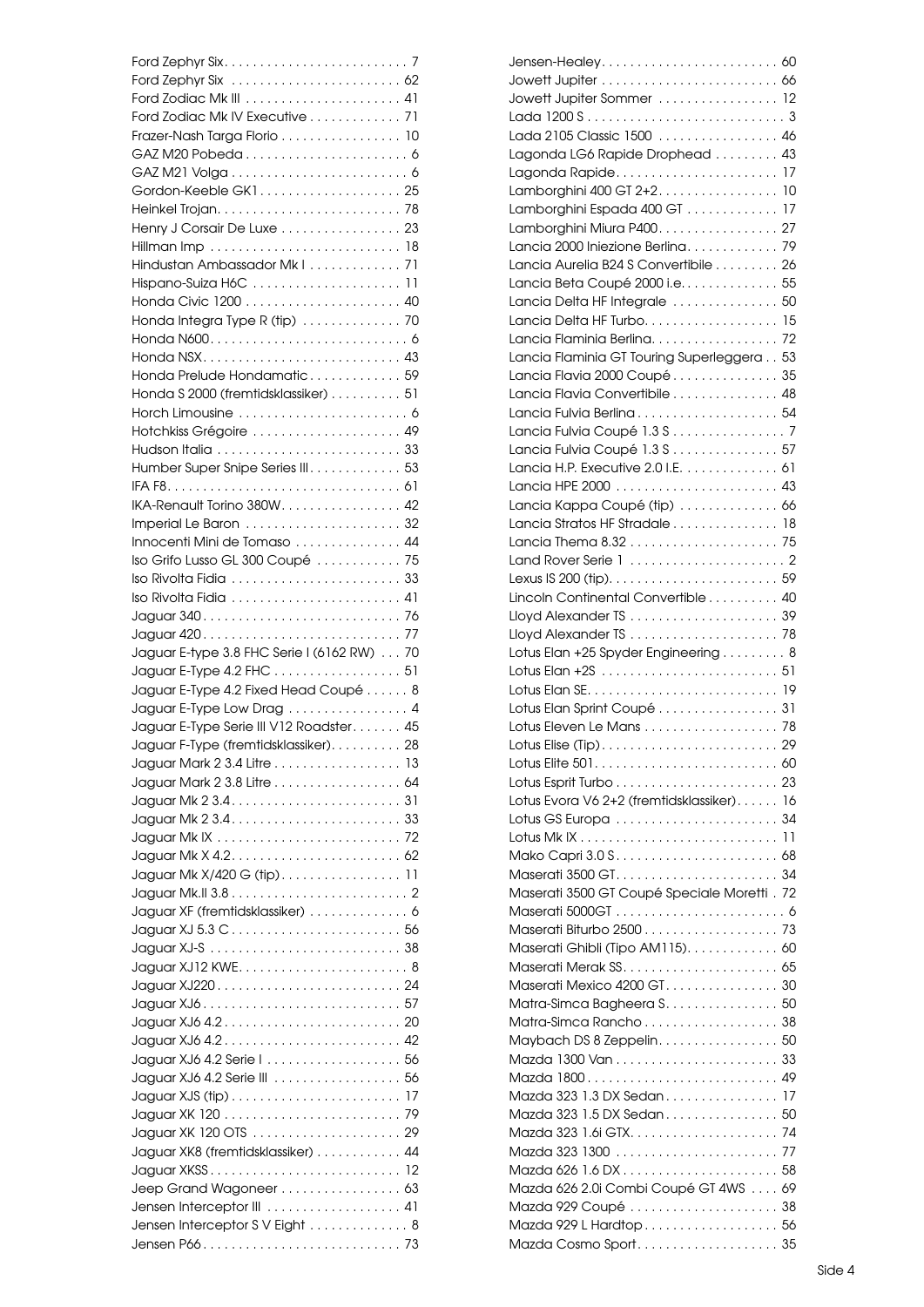| Mazda Luce Rotary Coupé (R 130) 9             |  |
|-----------------------------------------------|--|
|                                               |  |
| Mazda MX-5 1.5 Edition (tip) 42               |  |
| Mazda MX-5 10th Anniversary Model (NB) . 62   |  |
| Mazda MX-5 2.0 Roadster Coupé (NC) 62         |  |
| Mazda MX-5 2.0 Skyactiv G (ND) 62             |  |
| Mazda MX-5 BRG Limited Edition (NA) 62        |  |
|                                               |  |
|                                               |  |
|                                               |  |
|                                               |  |
|                                               |  |
|                                               |  |
| Mazda RX-8 (fremtidsklassiker). 45            |  |
| Mercedes-Benz 170 SD Van 34                   |  |
| Mercedes-Benz 190 b. 75                       |  |
| Mercedes-Benz 190 E 2.0 77                    |  |
|                                               |  |
| Mercedes-Benz 190 E 2.3-16 30                 |  |
| Mercedes-Benz 190 E 2.3-16 40                 |  |
| Mercedes-Benz 190 E 2.3-16 (tip)  12          |  |
| Mercedes-Benz 190 E 2.6 61                    |  |
| Mercedes-Benz 190 SL  51                      |  |
|                                               |  |
|                                               |  |
| Mercedes-Benz 200 (W 123)  27                 |  |
| Mercedes-Benz 230 CE. 28                      |  |
|                                               |  |
| Mercedes-Benz 230 CE. 58                      |  |
| Mercedes-Benz 230 E (W 123) 53                |  |
| Mercedes-Benz 230 SL 55                       |  |
|                                               |  |
| Mercedes-Benz 250 CE. 54                      |  |
| Mercedes-Benz 250 SE  20                      |  |
|                                               |  |
|                                               |  |
| Mercedes-Benz 260 E Lang 59                   |  |
| Mercedes-Benz 280 C  22                       |  |
|                                               |  |
| Mercedes-Benz 280 E  41                       |  |
|                                               |  |
| Mercedes-Benz 280 SE  16                      |  |
| Mercedes-Benz 280 SE 4.5 6                    |  |
| Mercedes-Benz 280 SL (W 113)  5               |  |
|                                               |  |
| Mercedes-Benz 280 SLC 46                      |  |
| Mercedes-Benz 300 CE. 74                      |  |
| Mercedes-Benz 300 CE. 79                      |  |
| Mercedes-Benz 300 SE Coupé 72                 |  |
|                                               |  |
| Mercedes-Benz 300 SL 14                       |  |
| Mercedes-Benz 300 SL (R107)  64               |  |
| Mercedes-Benz 300 SLR 5                       |  |
|                                               |  |
| Mercedes-Benz 350 SL (R107)  5                |  |
| Mercedes-Benz 350 SL 4.5 76                   |  |
| Mercedes-Benz 350 SLC 39                      |  |
| Mercedes-Benz 450 SEL 6.9 67                  |  |
| Mercedes-Benz 450 SLC 10                      |  |
| Mercedes-Benz 450 SLC 52                      |  |
|                                               |  |
| Mercedes-Benz 500 SL (R129) 64                |  |
|                                               |  |
| Mercedes-Benz 540 K Stromlinienwagen 37       |  |
| Mercedes-Benz AMG 190 E 3.2 57                |  |
| Mercedes-Benz CLA (fremtidsklassiker)  29     |  |
| Mercedes-Benz CLS 350 (fremtidsklassiker). 18 |  |
| Mercedes-Benz E350 CGI Coupé 10               |  |
| Mercedes-Benz F123 Camper 62                  |  |
|                                               |  |
| Mercedes-Benz SL 500 (fremtidsklassiker) 25   |  |
|                                               |  |
| Mercedes-Benz SL R 129 (tip) 18               |  |

| Mercedes-Benz SLC (tip)  25                              |    |
|----------------------------------------------------------|----|
| Mercedes-Benz SLK 320 Kompressor (tip) 60                |    |
| Mercedes-Benz W 123 T (tip) 31                           |    |
| Mercury Capri 56                                         |    |
|                                                          |    |
|                                                          |    |
|                                                          |    |
| MG Magnette ZA  68                                       |    |
| MG Magnette ZB Varitone 32                               |    |
|                                                          |    |
|                                                          |    |
|                                                          |    |
| MG TC Midget 59                                          |    |
|                                                          |    |
|                                                          |    |
|                                                          |    |
|                                                          |    |
|                                                          |    |
| MGA 1600 Mk II Coupé  58                                 |    |
|                                                          |    |
|                                                          |    |
|                                                          |    |
|                                                          |    |
|                                                          |    |
|                                                          |    |
|                                                          |    |
|                                                          |    |
|                                                          |    |
|                                                          |    |
|                                                          |    |
|                                                          |    |
|                                                          |    |
| MGC Roadster 53                                          |    |
|                                                          |    |
|                                                          |    |
|                                                          |    |
| Mini 1275 GT Wood & Pickett/Janspeed  7                  |    |
|                                                          |    |
|                                                          |    |
| Mini Roadster (fremtidsklassiker)  23                    |    |
|                                                          |    |
|                                                          |    |
| Mitsubishi Galant Sapporo 1600 SL 71                     |    |
| Mohs Ostentatienne Opera Coupé 15                        |    |
| Monteverdi Hai 450 SS 32                                 |    |
| Morgan 3 Wheeler  22                                     |    |
|                                                          |    |
|                                                          |    |
| Morgan Plus 4 Super Sports  77                           |    |
|                                                          |    |
|                                                          |    |
| Morgan Super Sports 22                                   |    |
|                                                          |    |
|                                                          |    |
| Morris Marina 1.3 SDL Coupé 52                           |    |
| Morris Marina 1.8 Coupé  44                              |    |
| Morris Marina 1.8 SDL Saloon 66                          |    |
|                                                          |    |
|                                                          | 18 |
| Morris Mini Cooper S Mk II 36                            |    |
| Morris Minor 1000 Super 15                               |    |
|                                                          |    |
| Morris Minor 1000 Super 47                               |    |
|                                                          |    |
| Morris Oxford MO  26                                     |    |
| Nash Rambler Custom Airflyte Wagon 71                    |    |
| Neckar 1500 TS Coupé 69                                  |    |
| Nissan 300 ZX Turbo Targa  48                            |    |
| Nissan 300 ZX Z32 (tip) 64<br>Nissan Bluebird 1.8 DX. 42 |    |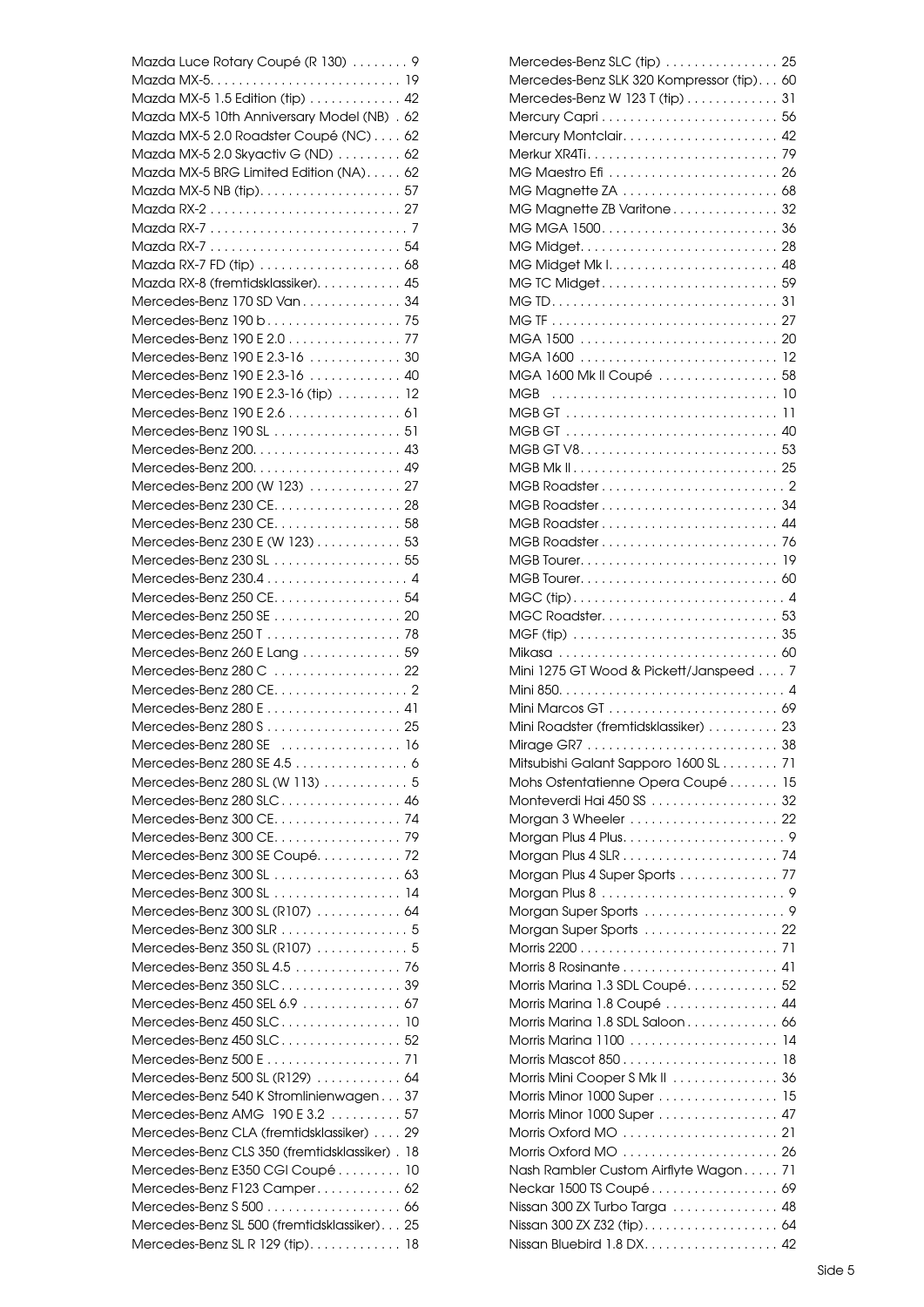| NSU 1000 C/1200 TT Replica 64                 |  |
|-----------------------------------------------|--|
|                                               |  |
|                                               |  |
|                                               |  |
|                                               |  |
|                                               |  |
|                                               |  |
| Oldsmobile Cutlass Supreme Convertible 65     |  |
| Oldsmobile Delmont 88 Convertible  45         |  |
| Oldsmobile Starfire  16                       |  |
| Oldsmobile Super 88 Fiesta HT Wagon 24        |  |
| Oldsmobile Toronado 38                        |  |
| Oldsmobile Type R Runabout  11                |  |
| Oldsmobile Vista-Cruiser  37                  |  |
| Opel 12,3 Liter Grand Prix-Rennwagen 23       |  |
|                                               |  |
|                                               |  |
|                                               |  |
|                                               |  |
|                                               |  |
| Opel Astra GTC (fremtidsklassiker) 21         |  |
| Opel Cascada 1.4T (fremtidsklassiker) 26      |  |
| Opel Commodore 2500 49                        |  |
| Opel Commodore GS/E Coupé 74                  |  |
| Opel Diplomat  29                             |  |
| Opel Diplomat V8 16                           |  |
|                                               |  |
| Opel GT 1900 47                               |  |
|                                               |  |
|                                               |  |
| Opel Kadett 1.3 Luksus 10                     |  |
|                                               |  |
|                                               |  |
| Opel Kadett Cabriolet 1.6i. 46                |  |
| Opel Kadett City 1.2 SR 59                    |  |
| Opel Kadett Coupé  31                         |  |
|                                               |  |
|                                               |  |
|                                               |  |
|                                               |  |
|                                               |  |
|                                               |  |
|                                               |  |
| Opel Manta L 1.9 S aut. 24                    |  |
| Opel Monza GSE 42                             |  |
| Opel Olympia 1100 SR  73                      |  |
|                                               |  |
| Opel Olympia Rekord. 27                       |  |
| Opel Olympia Rekord 1700 5                    |  |
| Opel Olympia Rekord 1700 39                   |  |
| Opel Olympia Rekord P2 Caravan 18             |  |
|                                               |  |
|                                               |  |
| Opel Rekord 1700 De Luxe 63                   |  |
|                                               |  |
| Opel Rekord P2 Pickup. 44                     |  |
| Opel Senator Irmscher 4.0i-24V 57             |  |
|                                               |  |
|                                               |  |
| Packard Custom Eight Touring Sedan 68         |  |
| Packard Super 8 Deluxe Victoria Convert. . 65 |  |
| Panhard Dyna X sportsvogn 46                  |  |
|                                               |  |
|                                               |  |
| Pegaso Z-103 Panoramica 59                    |  |
|                                               |  |
| Peugeot 203 Cabriolet 8                       |  |
|                                               |  |
|                                               |  |

| Peugeot 205 GTI/CTI (tip)9              |    |
|-----------------------------------------|----|
| Peugeot 208 GTi (fremtidsklassiker). 27 |    |
|                                         |    |
|                                         |    |
|                                         |    |
| Peugeot 404 Berline  20                 |    |
|                                         |    |
|                                         |    |
| Peugeot 404 U10 Pickup Lambert 76       |    |
| Peugeot 405 MI 16 (tip)  67             |    |
|                                         |    |
| Peugeot 406 Coupé 3.0 V6 30             |    |
|                                         |    |
| Peugeot 504 Coupé9                      |    |
| Peugeot 504 Coupé 29                    |    |
|                                         |    |
|                                         |    |
|                                         |    |
|                                         |    |
| Peugeot RCZ (fremtidsklassiker)  14     |    |
| Plymouth Barracuda Cuda 440-6 1         |    |
|                                         |    |
| Plymouth Fury Pursuit  77               |    |
| Pontiac Firebird 400  67                |    |
| Pontiac Firebird Trans Am (K.I.T.T.) 5  |    |
|                                         |    |
| Pontiac Trans Am (tip)  24              |    |
| Pontiac Trans Am T/A 6.6 52             |    |
| Porsche 356 A 1600 Coupé  39            |    |
|                                         |    |
| Porsche 550A/1500 RS  57                |    |
| Porsche 597 Jagdwagen 14                |    |
| Porsche 904 Carrera GTS 47              |    |
|                                         |    |
|                                         |    |
| Porsche 911 Carrera RS 2.7 23           |    |
|                                         |    |
|                                         |    |
| Porsche 911 S 2.2 Targa 17              |    |
|                                         |    |
|                                         |    |
| Porsche 911 SC Coupé 28                 |    |
|                                         | 11 |
|                                         | 13 |
|                                         | 11 |
|                                         |    |
|                                         |    |
|                                         |    |
| Porsche 912 E 34                        |    |
|                                         |    |
|                                         |    |
|                                         |    |
|                                         |    |
|                                         |    |
|                                         |    |
|                                         |    |
|                                         |    |
| Porsche 928 S4 Pickup  68               |    |
|                                         |    |
| Porsche 944 S2 Cabriolet  53            |    |
|                                         |    |
| Porsche 968 Cabriolet  70               |    |
| Porsche 996 (fremtidsklassiker)  43     |    |
|                                         |    |
|                                         |    |
|                                         |    |
| Range Rover Turbo D 48                  |    |
|                                         |    |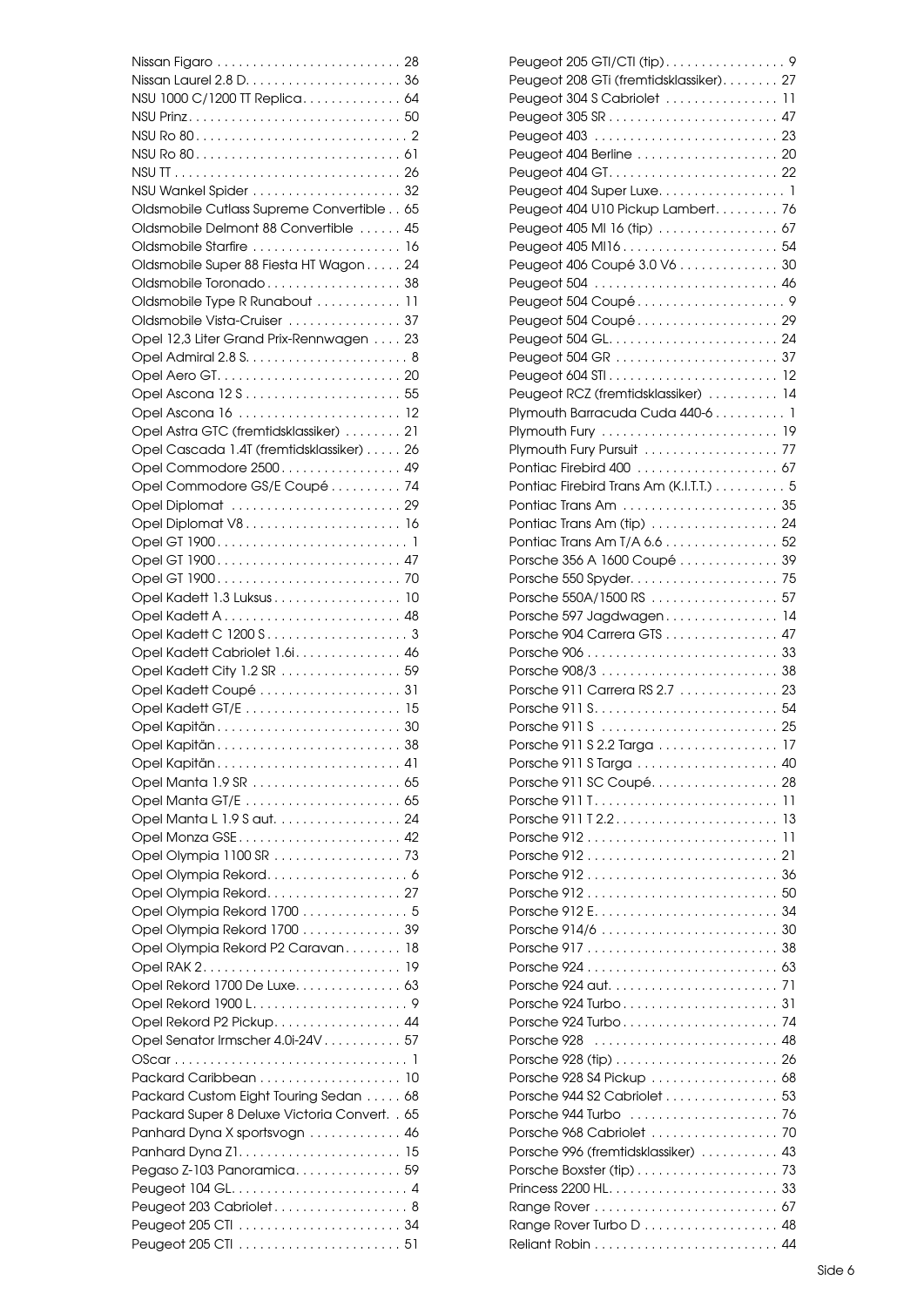| Renault 5 GT Turbo (tip) 77                |  |
|--------------------------------------------|--|
|                                            |  |
|                                            |  |
|                                            |  |
| Renault Avantime (tip)  63                 |  |
| Renault Caravelle 43                       |  |
| Renault Clio Williams 48                   |  |
| Renault Dauphine 1093 45                   |  |
| Renault Frégate Transfluide  52            |  |
| Renault Ondine Gordini30                   |  |
|                                            |  |
|                                            |  |
| Renault Rodéo 5 55                         |  |
| Riley 2.5 RMB Köng Transformable Coupé 76  |  |
|                                            |  |
|                                            |  |
| Rolls-Royce Phantom VI Frua Convertible 42 |  |
| Rolls-Royce Silver Cloud II. 18            |  |
| Rolls-Royce Silver Cloud II. 54            |  |
| Rolls-Royce Silver Cloud III Drophead 39   |  |
| Rolls-Royce Silver Shadow II. 50           |  |
| Rolls-Royce Silver Spirit  34              |  |
|                                            |  |
|                                            |  |
| Rover 3.5 Litre Coupé (P5B) 13             |  |
|                                            |  |
|                                            |  |
|                                            |  |
|                                            |  |
| Rover 3500 Vanden Plas 23                  |  |
|                                            |  |
|                                            |  |
|                                            |  |
|                                            |  |
| Rover Mini Cooper 1.3i. 59                 |  |
|                                            |  |
| Shelby GT 500 Super Cobra Jet 54           |  |
|                                            |  |
|                                            |  |
|                                            |  |
|                                            |  |
|                                            |  |
| Simca 1501 Grand Luxe 75                   |  |
|                                            |  |
| Skoda 1000 MB  64                          |  |
|                                            |  |
|                                            |  |
|                                            |  |
|                                            |  |
|                                            |  |
| Studebaker Golden Hawk 13                  |  |
|                                            |  |
| Sunbeam 1500 DL 8                          |  |
|                                            |  |
|                                            |  |
| Sunbeam Alpine Series V 5                  |  |
| Sunbeam Alpine Series V 79                 |  |
| Saab 9-3 Turbo X (tip) 75                  |  |

| Saab 900 Turbo 16 Aero Cabriolet 59    |    |
|----------------------------------------|----|
|                                        |    |
| Saab 9000 CS 2.3 Turbo 69              |    |
|                                        |    |
|                                        |    |
|                                        |    |
|                                        |    |
| Saab 96 GL V4 Super 74                 |    |
|                                        |    |
|                                        |    |
| Saab 99 EMS  47                        |    |
|                                        |    |
|                                        |    |
|                                        |    |
|                                        |    |
|                                        |    |
|                                        |    |
| Saabo (campingvogn)  25                |    |
|                                        |    |
| Talbot Samba Cabriolet 51              |    |
| Talbot Simca 1100 GLS 16               |    |
|                                        |    |
|                                        |    |
|                                        |    |
|                                        |    |
| Tempo Matador Autocamper. 33           |    |
| Tesla Roadster (fremtidsklassiker). 11 |    |
| Toyota 2000GT 4                        |    |
| Toyota Celica (tip)  16                |    |
| Toyota Celica 1600 ST 8                |    |
|                                        |    |
|                                        |    |
| Toyota Celica 2.0 GT-i 16 55           |    |
| Toyota Celica 2.0 GTi Cabriolet  18    |    |
|                                        |    |
| Toyota Celica 2000 ST Liftback  65     |    |
|                                        |    |
| Toyota Celica Supra 2.8i. 44           |    |
| Toyota Corolla 1200 KE20 10            |    |
| Toyota Corolla KE10                    | 17 |
| Toyota Corona 2000 Mk II Hardtop 14    |    |
| Toyota Corona Combi RT46L 62           |    |
|                                        |    |
| Toyota Crown 2.8 Super Saloon 1        |    |
| Toyota Crown Super Saloon 2.8i 71      |    |
|                                        |    |
| Toyota GT 86 (fremtidsklassiker) 24    |    |
| Toyota LandCruiser FJ40. 4             |    |
|                                        |    |
|                                        |    |
|                                        |    |
| Toyota RAV4 Soft Top  74               |    |
|                                        |    |
|                                        |    |
|                                        |    |
|                                        |    |
| Triumph Dolomite Sprint 35             |    |
|                                        |    |
|                                        |    |
|                                        |    |
| Triumph Spitfire Mk.IV 1500 1          |    |
|                                        |    |
| Triumph Stag (tip)  14                 |    |
|                                        |    |
|                                        |    |